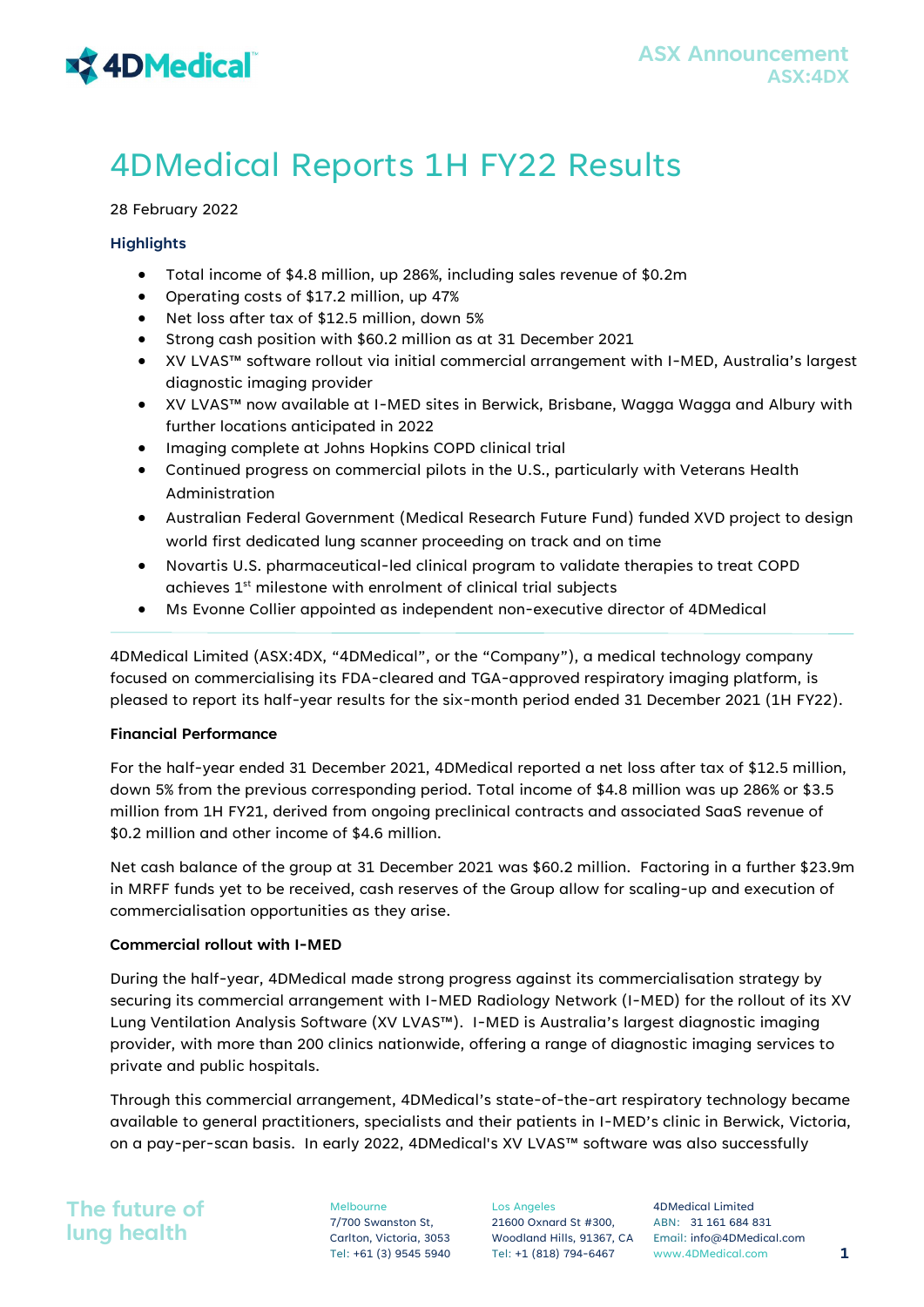

installed at I-MED's Brisbane, Wagga Wagga and Albury sites. The Company continues to look to rapidly expand to selected locations across I-MED's nationwide network of clinics.

# Clinical trial updates

Clinical trials are a fundamental pillar of the 4DMedical's commercialisation strategy, and therefore, the Company was very pleased to complete imaging in the Johns Hopkins COPD trial during the period. Data from this trial will undergo analysis and the Company anticipates results will be disseminated via scientific conferences and peer reviewed journal publications in the third quarter. In addition, 4DMedical progressed discussions with hospitals to potentially partner on clinical trials specific to both the Company's XVD Scanner™ and contrast-free Ventilation-Perfusion (VQ) product.

# Commercial pilot progress

During the reporting period, 4DMedical continued to make progress with commercial pilots in the United States, particularly with the Veterans Health Administration (VHA) healthcare system. The VHA healthcare system represents the largest integrated healthcare system in the U.S., providing life-long care and services to eligible military veterans and their families. As announced last year, 4DMedical has won the right to paid contracts in the VHA without the need for further reimbursement.

# Generation One XVD scanner and product pipeline

4DMedical's vision to transform medical imaging evolved over the period by way of major advancements in the development of the Generation One prototype XVD Scanner™ at the Company's Advanced Manufacturing Facility in Port Melbourne, Victoria. This is the world's only dedicated lung scanner and integrates both advanced hardware and XV LVAS™ in one platform.

Post period end, the Company powered up this scanner, which validated its systems and functions, and subsequently passed the significant milestone of electromagnetic compatibility (EMC) testing.

In line with its FY22 outlook, 4DMedical continued its investment into research and development making excellent progress with the XVD Scanner™ and the high-value VQ product.

# Contract with Novartis

As previously announced, 4DMedical's U.S. pharmaceutical-led clinical program with Novartis to validate therapies to treat COPD delivered its first milestone with enrolment of clinical trial subjects. While the contract is not material in terms of revenue, the Company has invoiced Novartis for the milestone achievement, continues to build on this relationship, and looks to commercialise other opportunities in the lucrative pharmaceutical space.

# Other corporate updates

In December, 4DMedical appointed Ms Evonne Collier as an independent non-executive director of the Company. Ms Collier brings to 4DMedical considerable multinational experience across SaaS, sales and marketing in industries spanning MedTech, FinTech, Pharmaceutical/Health, eCommerce/Digital and FMCG.

# –ENDS–

Authorised by the 4DMedical Board of Directors.